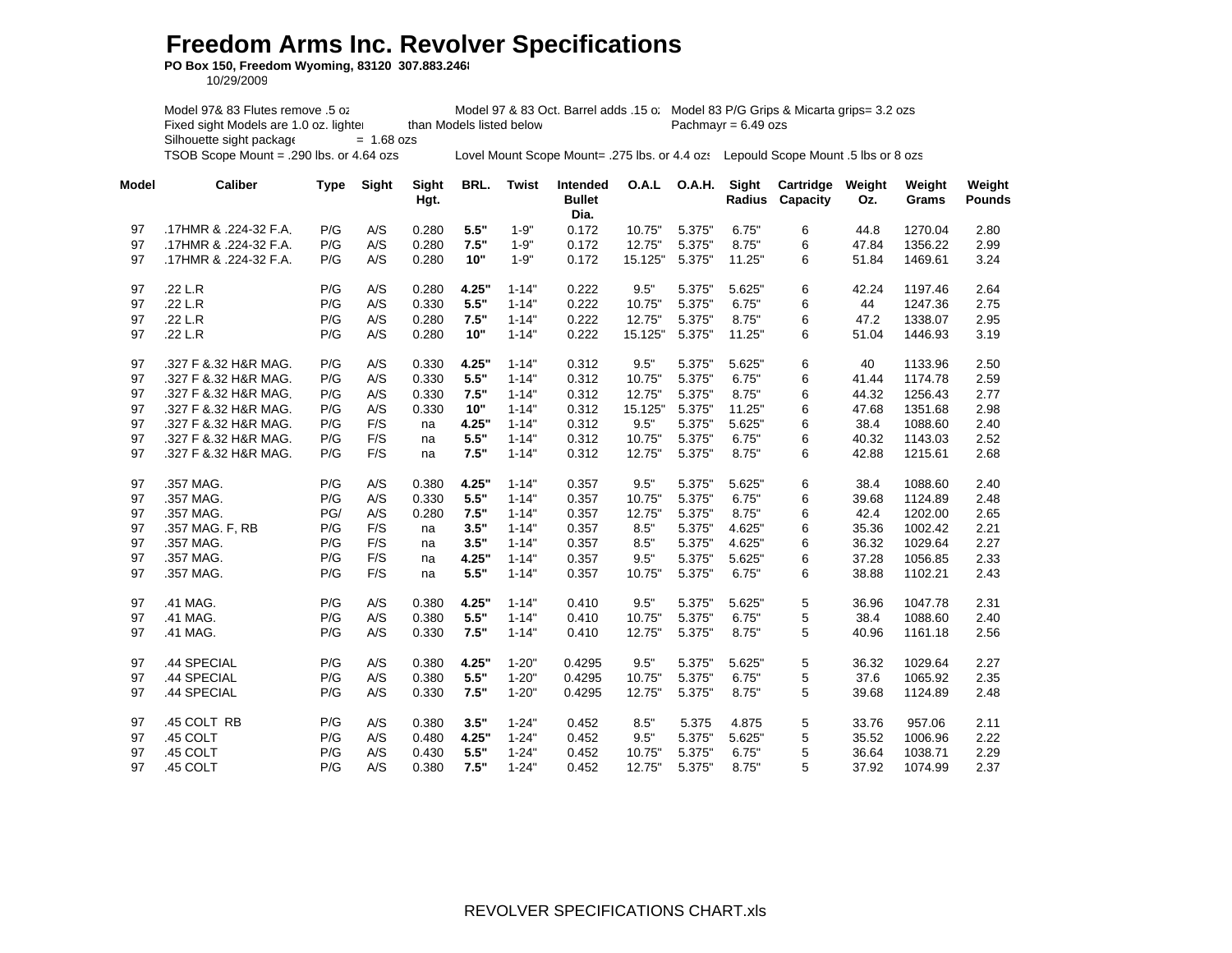| Model | <b>Caliber</b>    | <b>Type</b> | Sight  | <b>Sight</b><br>Hgt. | BRL.  | <b>Twist</b> | Intended<br><b>Bullet</b><br>Dia. | O.A.L  |        | O.A.H. Sight<br>Radius | Cartridge<br>Capacity | Weight<br>Oz. | Weight<br>Grams | Weight<br><b>Pounds</b> |
|-------|-------------------|-------------|--------|----------------------|-------|--------------|-----------------------------------|--------|--------|------------------------|-----------------------|---------------|-----------------|-------------------------|
| 83    | .500 W.E. R.B.    | P/G         | A/S    | 0.480                | 4.00" | $1 - 20"$    | 0.500                             | 9.47"  | 5.709" | 5.75"                  | 5                     | 44.64         | 1265.50         | 2.79                    |
| 83    | .500 WYO. EXP.    | P/G         | A/S    | 0.480                | 4.75" | $1 - 20"$    | 0.500                             | 10.25" | 5.709" | 6.5"                   | 5                     | 46.08         | 1306.32         | 2.88                    |
| 83    | .500 WYO. EXP.    | P/G         | A/S    | 0.380                | 6"    | $1 - 20"$    | 0.500                             | 11.5"  | 5.709" | 7.75"                  | 5                     | 47.84         | 1356.22         | 2.99                    |
| 83    | .500 WYO. EXP.    | P/G         | A/S    | 0.430                | 7.5"  | $1 - 20"$    | 0.500                             | 13"    | 5.709" | 9.25"                  | 5                     | 51.04         | 1446.93         | 3.19                    |
| 83    | .500 WYO. EXP.    | P/G         | LVL S. | 0.430                | 7.5"  | $1 - 20"$    | 0.500                             | 13"    | 7.50"  | 9.25"                  | 5                     | 63.2          | 1791.66         | 3.95                    |
| 83    | .500 WYO. EXP.    | F/G         | A/S    | 0.430                | 4.75" | $1 - 20"$    | 0.500                             | 10.35" | 5.8"   | 6.5"                   | 5                     | 47.68         | 1351.68         | 2.98                    |
| 83    | .500 WYO. EXP.    | F/G         | A/S    | 0.380                | 6"    | $1 - 20"$    | 0.500                             | 11.6"  | 5.8"   | 7.75"                  | 5                     | 54.08         | 1533.11         | 3.38                    |
| 83    | .500 WYO. EXP.    | F/G         | A/S    | 0.430                | 7.5"  | $1 - 20"$    | 0.500                             | 13.1"  | 5.8"   | 9.25"                  | 5                     | 52.64         | 1492.29         | 3.29                    |
| 83    | .475 LINEBAUGH    | P/G         | A/S    | 0.430                | 4.75" | $1 - 18"$    | 0.475                             | 10.25" | 5.709" | 6.5"                   | 5                     | 47.52         | 1347.14         | 2.97                    |
| 83    | .475 LINEBAUGH    | P/G         | A/S    | 0.430                | 6"    | $1 - 18"$    | 0.475                             | 11.5"  | 5.709" | 7.75"                  | 5                     | 49.12         | 1392.50         | 3.07                    |
| 83    | .475 LINEBAUGH    | P/G         | A/S    | 0.430                | 7.5"  | $1 - 18"$    | 0.475                             | 13"    | 5.709" | 9.25"                  | 5                     | 51.2          | 1451.47         | 3.20                    |
| 83    | .475 LINEBAUGH    | P/G         | A/S    | 0.380                | 10.0" | $1 - 18"$    | 0.475                             | 15.5"  | 5.709" | 11.75"                 | 5                     | 54.4          | 1542.19         | 3.40                    |
| 83    | .475 LINEBAUGH    | F/G         | A/S    | 0.430                | 4.75" | $1 - 18"$    | 0.475                             | 10.35" | 5.8"   | 6.5"                   | 5                     | 50.88         | 1442.40         | 3.18                    |
| 83    | .475 LINEBAUGH    | F/G         | A/S    | 0.430                | 6"    | $1 - 18"$    | 0.475                             | 11.6"  | 5.8"   | 7.75"                  | 5                     | 52.48         | 1487.76         | 3.28                    |
| 83    | .475 LINEBAUGH    | F/G         | A/S    | 0.430                | 7.5"  | $1 - 18"$    | 0.475                             | 13.1"  | 5.8"   | 9.25"                  | 5                     | 54.4          | 1542.19         | 3.40                    |
| 83    | .475 LINEBAUGH    | F/G         | A/S    | 0.380                | 10.0" | $1 - 18"$    | 0.475                             | 15.6"  | 5.8"   | 11.75"                 | 5                     | 57.6          | 1632.90         | 3.60                    |
| 83    | .454 CASULL       | P/G         | A/S    | 0.430                | 4.75" | $1 - 24"$    | 0.452                             | 10.25" | 5.709" | 6.5"                   | 5                     | 48.96         | 1387.97         | 3.06                    |
| 83    | ,454 CASULL       | P/G         | A/S    | 0.380                | 6"    | $1 - 24"$    | 0.452                             | 11.5"  | 5.709" | 7.75"                  | 5                     | 50.56         | 1433.33         | 3.16                    |
| 83    | .454 CASULL       | P/G         | A/S    | 0.330                | 7.5"  | $1 - 24"$    | 0.452                             | 13"    | 5.709" | 9.25"                  | 5                     | 52.48         | 1487.76         | 3.28                    |
| 83    | .454 CASULL       | P/G         | A/S    | 0.280                | 10.0" | $1 - 24"$    | 0.452                             | 15.5"  | 5.709" | 11.75"                 | 5                     | 55.84         | 1583.01         | 3.49                    |
| 83    | .454 CASULL       | F/G         | A/S    | 0.430                | 4.75" | $1 - 24"$    | 0.452                             | 10.35" | 5.8"   | 6.5"                   | 5                     | 52.16         | 1478.68         | 3.26                    |
| 83    | ,454 CASULL       | F/G         | A/S    | 0.380                | 6"    | $1 - 24"$    | 0.452                             | 11.6"  | 5.8"   | 7.75"                  | 5                     | 53.76         | 1524.04         | 3.36                    |
| 83    | .454 CASULL       | F/G         | A/S    | 0.330                | 7.5"  | $1 - 24"$    | 0.452                             | 13.1"  | 5.8"   | 9.25"                  | 5                     | 55.52         | 1573.94         | 3.47                    |
| 83    | .454 CASULL       | F/G         | A/S    | 0.280                | 10.0" | $1 - 24"$    | 0.452                             | 15.6"  | 5.8"   | 11.75"                 | 5                     | 59.04         | 1673.72         | 3.69                    |
| 83    | .44 MAG.          | P/G         | A/S    | 0.480                | 4.75" | $1 - 20"$    | 0.4295                            | 10.25" | 5.709" | 6.5"                   | $\mathbf 5$           | 48.64         | 1378.90         | 3.04                    |
| 83    | .44 MAG.          | P/G         | A/S    | 0.430                | 6"    | $1 - 20"$    | 0.4295                            | 11.5"  | 5.709" | 7.75"                  | 5                     | 51.52         | 1460.54         | 3.22                    |
| 83    | .44 MAG.          | P/G         | A/S    | 0.380                | 7.5"  | $1 - 20"$    | 0.4295                            | 13"    | 5.709" | 9.25"                  | 5                     | 53.6          | 1519.51         | 3.35                    |
| 83    | .44 MAG. Oct. Brl | P/G         | A/S    | 0.380                | 7.5"  | $1 - 20"$    | 0.4295                            | 13"    | 5.709" | 9.25"                  | 5                     | 55.84         | 1583.01         | 3.49                    |
| 83    | .44 MAG.          | P/G         | A/S    | 0.330                | 10.0" | $1 - 20"$    | 0.4295                            | 15.5"  | 5.709" | 11.75"                 | 5                     | 57.12         | 1619.29         | 3.57                    |
| 83    | .44 MAG. Oct. Brl | P/G         | A/S    | 0.330                | 10.0" | $1 - 20"$    | 0.4295                            | 15.5"  | 5.709" | 11.75"                 | 5                     | 59.84         | 1696.40         | 3.74                    |
| 83    | .44 MAG.          | F/G         | A/S    | 0.480                | 4.75" | $1 - 20"$    | 0.4295                            | 10.35" | 5.8"   | 6.5"                   | 5                     | 52.8          | 1496.83         | 3.30                    |
| 83    | .44 MAG.          | F/G         | A/S    | 0.430                | 6"    | $1 - 20"$    | 0.4295                            | 11.6"  | 5.8"   | 7.75"                  | 5                     | 54.72         | 1551.26         | 3.42                    |
| 83    | .44 MAG.          | F/G         | A/S    | 0.380                | 7.5"  | $1 - 20"$    | 0.4295                            | 13.1"  | 5.8"   | 9.25"                  | 5                     | 56.96         | 1614.76         | 3.56                    |
| 83    | .44 MAG.          | F/G         | A/S    | 0.330                | 10.0" | $1 - 20"$    | 0.4295                            | 15.6"  | 5.8"   | 11.75"                 | 5                     | 60.24         | 1707.74         | 3.77                    |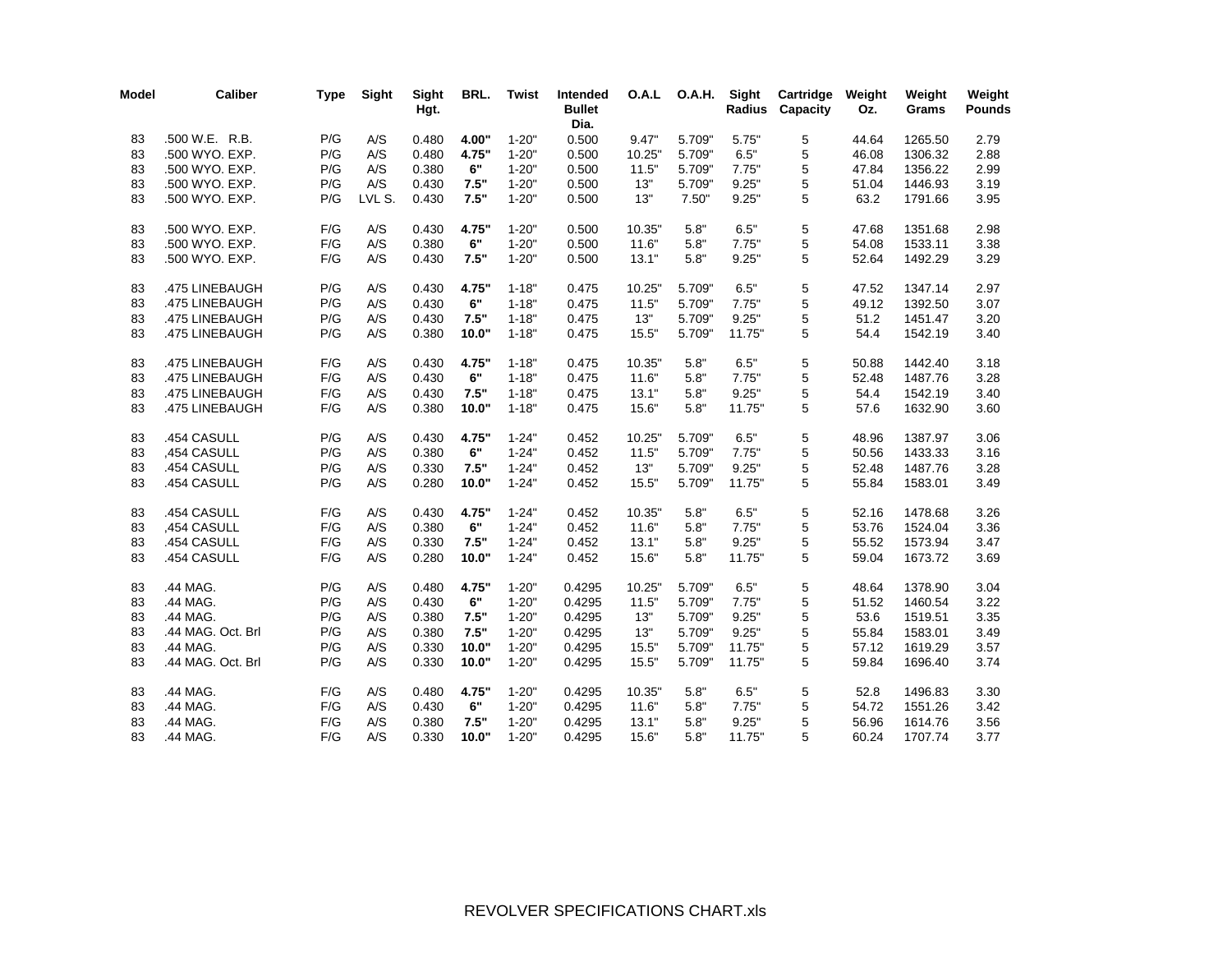| Model | Caliber                                              | Type | Sight | <b>Sight</b><br>Hgt. | BRL.   | Twist     | Intended<br><b>Bullet</b><br>Dia. | O.A.L   | <b>O.A.H.</b> | Sight<br>Radius | Cartridge<br>Capacity | Weight<br>Oz. | Weight<br>Grams | Weight<br><b>Pounds</b> |
|-------|------------------------------------------------------|------|-------|----------------------|--------|-----------|-----------------------------------|---------|---------------|-----------------|-----------------------|---------------|-----------------|-------------------------|
| 83    | .41 MAG.                                             | P/G  | A/S   | 0.480                | 4.75"  | $1 - 14"$ | 0.410                             | 10.25"  | 5.709"        | 6.5"            | 5                     | 50.88         | 1442.40         | 3.18                    |
| 83    | .41 MAG.                                             | P/G  | A/S   | 0.430                | 6"     | $1 - 14"$ | 0.410                             | 11.5"   | 5.709"        | 7.75"           | 5                     | 52.32         | 1483.22         | 3.27                    |
| 83    | .41 MAG.                                             | P/G  | A/S   | 0.380                | 7.5"   | $1 - 14"$ | 0.410                             | 13"     | 5.709"        | 9.25"           | 5                     | 54.72         | 1551.26         | 3.42                    |
| 83    | .41 MAG.                                             | P/G  | A/S   | 0.330                | 10.0"  | $1 - 14"$ | 0.410                             | 15.5"   | 5.709"        | 11.75"          | 5                     | 58.24         | 1651.05         | 3.64                    |
| 83    | .41 MAG.                                             | F/G  | A/S   | 0.480                | 4.75"  | $1 - 14"$ | 0.410                             | 10.35"  | 5.8"          | 6.5"            | 5                     | 53.76         | 1524.04         | 3.36                    |
| 83    | .41 MAG.                                             | F/G  | A/S   | 0.430                | 6"     | $1 - 14"$ | 0.410                             | 11.6"   | 5.8"          | 7.75"           | 5                     | 55.68         | 1578.47         | 3.48                    |
| 83    | .41 MAG.                                             | F/G  | A/S   | 0.380                | 7.5"   | $1 - 14"$ | 0.410                             | 13.1"   | 5.8"          | 9.25"           | 5                     | 58.08         | 1646.51         | 3.63                    |
| 83    | .41 MAG.                                             | F/G  | A/S   | 0.330                | 10.0"  | $1 - 14"$ | 0.410                             | 15.6"   | 5.8"          | 11.75"          | 5                     | 61.6          | 1746.30         | 3.85                    |
| 83    | .357 MAG.                                            | P/G  | A/S   | 0.430                | 4.75"  | $1 - 14"$ | 0.357                             | 10.25"  | 5.709"        | 6.5"            | 5                     | 52.32         | 1483.22         | 3.27                    |
| 83    | .357 MAG.                                            | P/G  | A/S   | 0.380                | 6"     | $1 - 14"$ | 0.357                             | 11.5"   | 5.709"        | 7.75"           | 5                     | 54.88         | 1555.79         | 3.43                    |
| 83    | .357 MAG.                                            | P/G  | A/S   | 0.330                | 7.5"   | $1 - 14"$ | 0.357                             | 13"     | 5.709"        | 9.25"           | 5                     | 57.44         | 1628.37         | 3.59                    |
| 83    | .357 MAG.                                            | P/G  | A/S   | 0.280                | 9.0"   | $1 - 14"$ | 0.357                             | 14.5"   | 5.709"        | 10.75"          | 5                     | 59.68         | 1691.87         | 3.73                    |
| 83    | .357 MAG. Hd& ISGW                                   | P/G  | A/S   | 0.280                | 10"    | $1 - 14"$ | 0.357                             | 14.5"   | 5.709"        | 10.75"          | 5                     | 62.08         | 1759.91         | 3.88                    |
| 83    | .357 MAG.                                            | F/G  | A/S   | 0.430                | 4.75"  | $1 - 14"$ | 0.357                             | 10.35"  | 5.8"          | 6.5"            | 5                     | 55.52         | 1573.94         | 3.47                    |
| 83    | .357 MAG.                                            | F/G  | A/S   | 0.380                | 6"     | $1 - 14"$ | 0.357                             | 11.6"   | 5.8"          | 7.75"           | 5                     | 58.08         | 1646.51         | 3.63                    |
| 83    | .357 MAG.                                            | F/G  | A/S   | 0.330                | 7.5"   | $1 - 14"$ | 0.357                             | 13.1"   | 5.8"          | 9.25"           | 5                     | 60.64         | 1719.08         | 3.79                    |
| 83    | .357 MAG.                                            | F/G  | A/S   | 0.280                | 9.0"   | $1 - 14"$ | 0.357                             | 15.6"   | 5.8"          | 10.75"          | 5                     | 62.88         | 1782.59         | 3.93                    |
| 83    | .22LR                                                | F/G  | A/S   | 0.380                | 5.125" | $1 - 14"$ | 0.222                             | 10.625" | 5.709"        | 6.5             | 5                     | 53.92         | 1528.58         | 3.37                    |
| 83    | .22LR                                                | F/G  | A/S   | 0.330                | 7.5"   | $1 - 14"$ | 0.222                             | 13.375" | 5.709"        | 9.25            | 5                     | 57.76         | 1637.44         | 3.61                    |
| 83    | .22LR                                                | F/G  | A/S   | 0.280                | 10"    | $1 - 14"$ | 0.222                             | 15.875" | 5.709"        | 11.75           | 5                     | 66.08         | 1873.30         | 4.13                    |
| 83    | .22LR Wood or Mic, grip.<br>Silhouette sights & Hood | F/G  | A/S   | 0.280                | 10"    | $1 - 14"$ | 0.222                             | 15.875" | 5.709"        | 11.75           | 5                     | 63.28         | 1793.92         | 3.96                    |
| 83    | .22LR Pachmayr grip<br>Silhouette sights & Hood      | F/G  | A/S   | 0.280                | 10"    | $1 - 14"$ | 0.222                             | 15.875" | 5.709"        | 11.75           | 5                     | 66.96         | 1898.25         | 4.19                    |